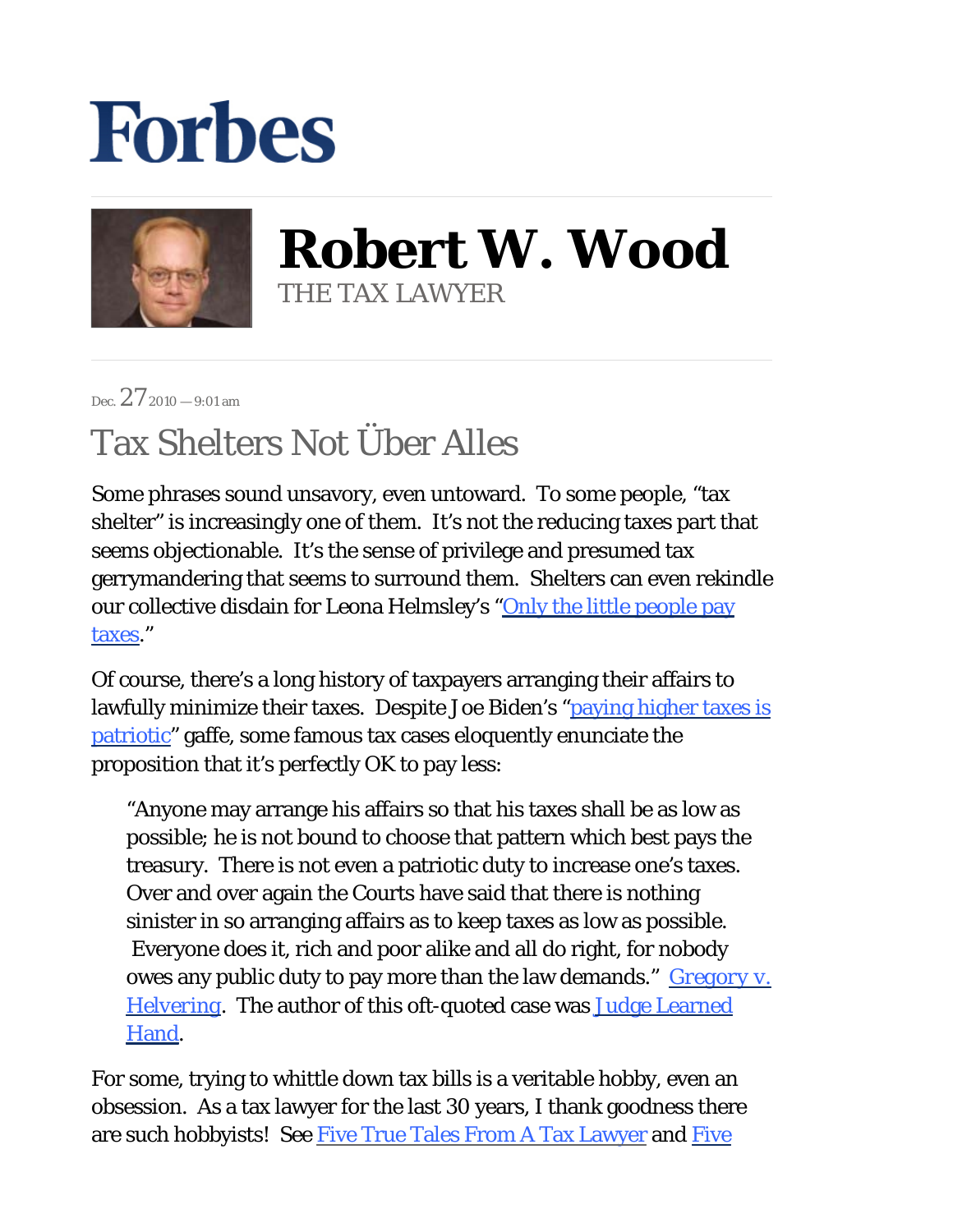[More True Tales From A Tax Lawyer.](http://www.forbes.com/2010/08/30/tax-lawyer-tales-independent-contractor-personal-finance-robert-wood.html) But tax shelters are another matter, and as a general rule, best avoided.

The latest company to learn that truism was **Deutsche Bank.** It agreed to pay \$553.6 million to settle a dispute over fraudulent tax shelters that deprived the U.S. Treasury of billions in tax revenues. Deutsche Bank even admitted criminal wrongdoing, although a non-prosecution agreement makes clear the bank won't be prosecuted for its part in promoting in selling the bogus deals.

The period in question went from 1996 to 2002, and included such now infamous tax shelters as:

- Foreign Leveraged Investment Program ("FLIP");
- Offshore Portfolio Investment Strategy [\("OPIS"](http://www.investopedia.com/terms/o/opis.asp));
- Bond Linked Issue Premium Structure ("BLIPS"):
- Custom Adjustable Rate Debt Structure (["CARDS"\)](http://www.investopedia.com/terms/c/cards.asp), Currency Options Bring Reward Alternatives ("COBRA"); •
- Currency Option Investment Strategy ("COINS");
- Family Office Customized Partnerships ("FOCUS");
- FX Digital Options;
- FX Digital Swaps;
- Treasury Shorts;
- Hedge Option Monetization of Economic Remainder [\("HOMER"](http://www.nytimes.com/2008/11/17/business/17shelter.html)); •
- Margate;
- Market Linked Deposits (["MLD"\)](http://www.bankingglossary.net/definition/621-Market_Linked_Deposit_MLD);
- Personal Investment Corporation [\("PICO"](http://www.irs.gov/businesses/small/article/0,,id=106572,00.html));
- Partnership Option Portfolio Securities ("POPS");
- Partnership Option Portfolio Securities Lite ("POPS LITE");